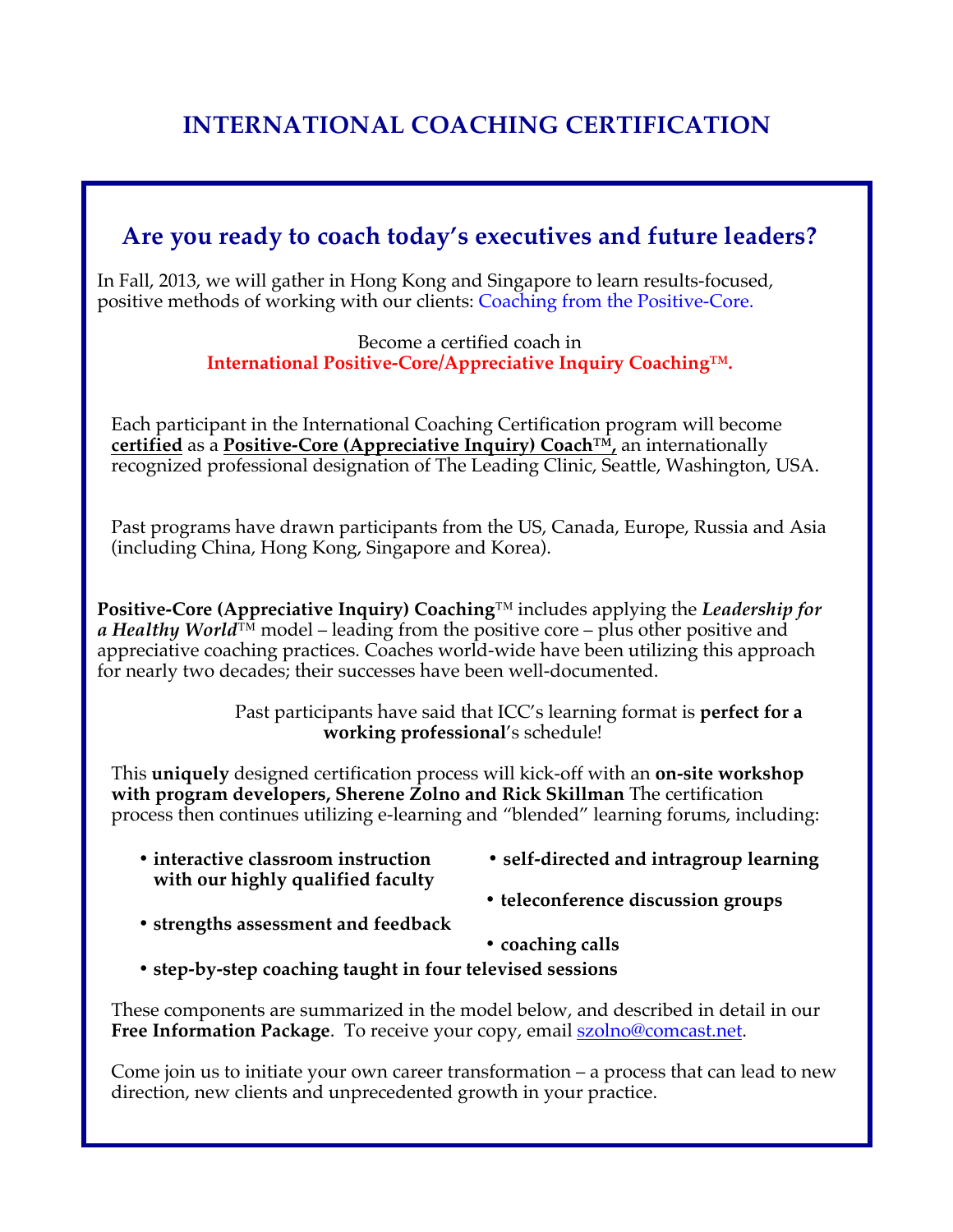#### **FIVE exciting methods to learn the skills of Positive-Core (Appreciative Inquiry) Coaching – all in one program!**

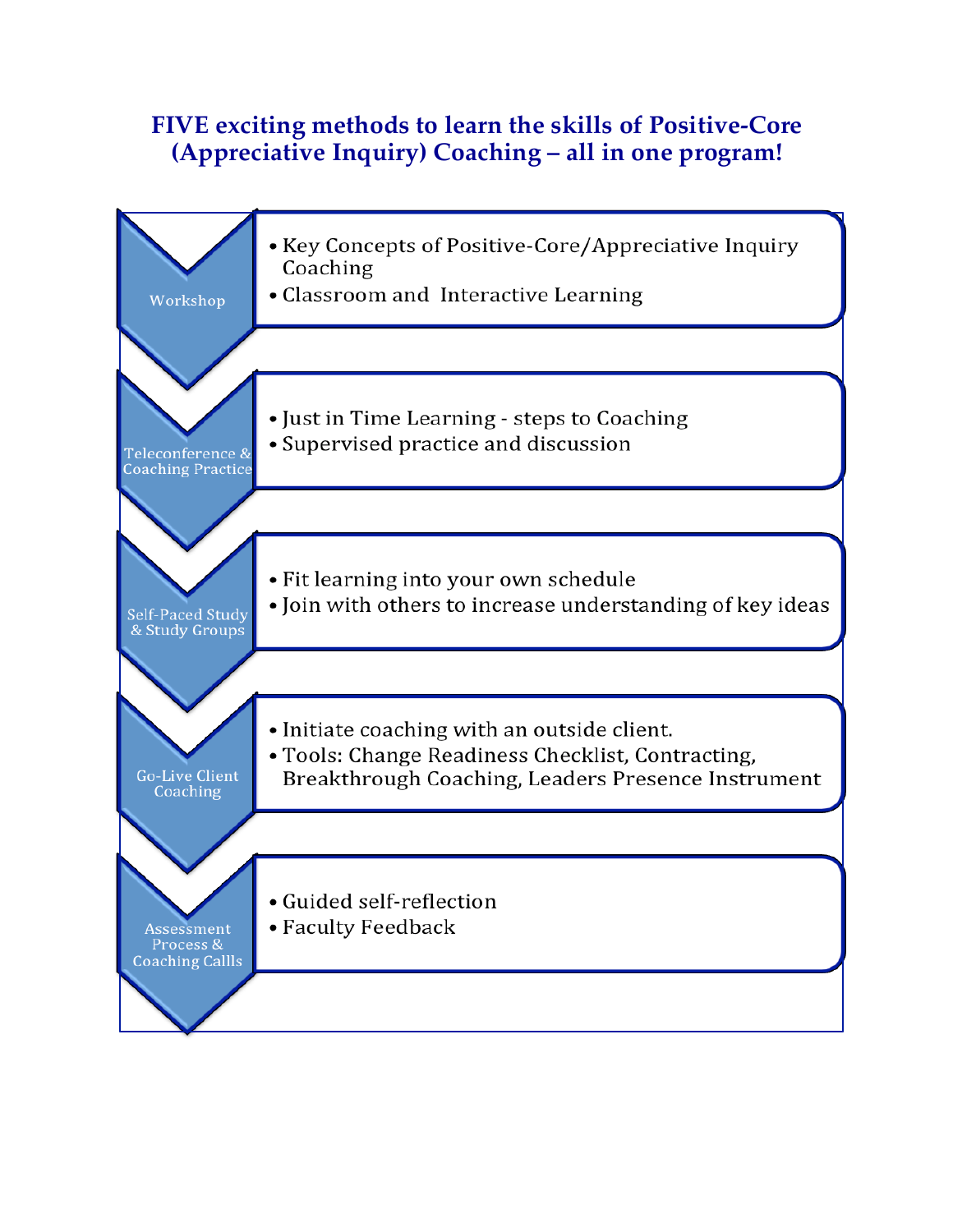

## **ABOUT THE PRESENTERS**

**Sherene Zolno**, internationally known business consultant, executive coach, and educator, works extensively with leadership teams helping them apply the *Leadership for a Healthy World™* model. An early proponent and teacher of Appreciative Inquiry, she has used the AI framework in her consulting practice for nearly 20 years, developing the unique integration of positive coaching and whole system change, known as Coaching from the Positive Core, presented in this program. slzolno@comcast.net

From his background as the leader and Chief Executive Officer of

several major healthcare companies, **Rick Skillman** brings a unique perspective to his consulting and training practice that revitalizes leaders' commitment, and builds strong teams, set to accomplish breakthroughs in financial and performance results. His book, *Memoirs of a CEO: successfully leading with heart and soul* is now available through The Leading Clinic.



Detailed information on their speaking backgrounds are available at: http://proactionassociates.com/site\_ProAction/section\_services/index.htm

**INNOVATING THE FUTURE**